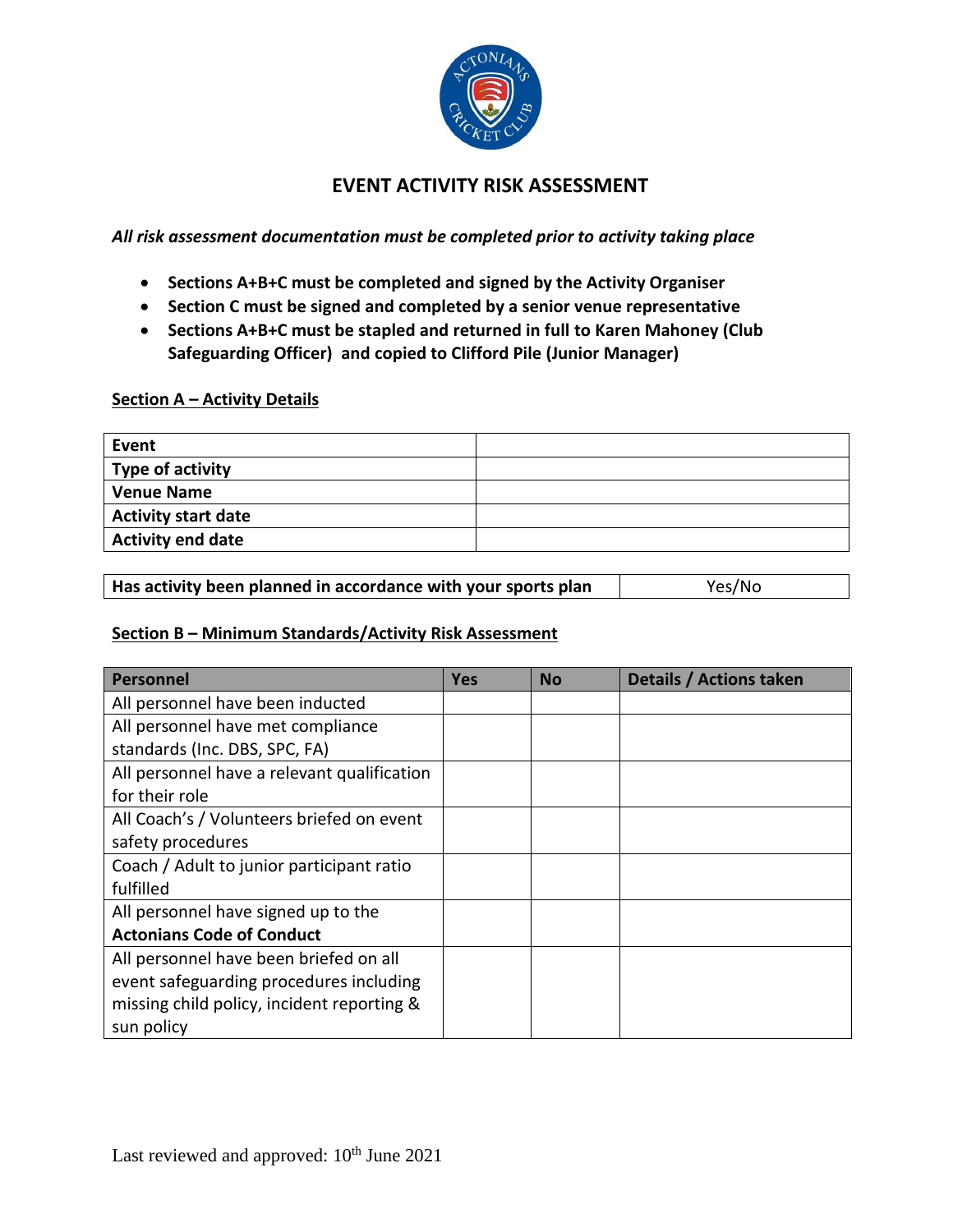

| <b>Participants</b>                          | <b>Yes</b>  | <b>No</b> | Details / Action |
|----------------------------------------------|-------------|-----------|------------------|
| <b>Initial Player Registration Forms</b>     |             |           |                  |
| Completed (Must be completed before          |             |           |                  |
| activity commences)                          |             |           |                  |
| Person designated to complete                | Name:       |           |                  |
|                                              | Contact no: |           |                  |
| <b>Emergency Contact numbers and medical</b> | Name:       |           |                  |
| information is held by (if required)         | Contact no: |           |                  |
| Designated person to stay at venue until     | Name:       |           |                  |
| all young people have left or been           | Contact no: |           |                  |
| collected                                    |             |           |                  |

| Equipment                                   | Yes | <b>No</b> | <b>Details / Action required</b> |
|---------------------------------------------|-----|-----------|----------------------------------|
| All equipment is fit and sound for activity |     |           |                                  |
| All equipment is suitable for participants  |     |           |                                  |
| age/stage                                   |     |           |                                  |

| <b>Playing/training area</b>                                    | <b>Yes</b> | <b>No</b> | <b>Details / Action required</b> |
|-----------------------------------------------------------------|------------|-----------|----------------------------------|
| Is the area fit and appropriate for activity                    |            |           |                                  |
| Is the area close to other activity that<br>could increase risk |            |           |                                  |
| Is the area checked for obstacles before<br>each session        |            |           |                                  |

| <b>Emergency Points</b>             | Yes | <b>No</b> | <b>Details / Action required</b> |
|-------------------------------------|-----|-----------|----------------------------------|
| Is there emergency vehicle access   |     |           |                                  |
| Is there a working telephone        |     |           |                                  |
| Is there a designated first aider   |     |           |                                  |
| Is there a first aid kit accessible |     |           |                                  |
| Are there emergency procedures      |     |           |                                  |
| published and accessible            |     |           |                                  |

| <b>Name of Event Organiser:</b> | Signed: | Date: |
|---------------------------------|---------|-------|
| Name of Venue contact:          | Signed: | Date: |

# **Please ensure the forms are sent to Karen Mahoney (Club Safeguarding Officer) and copied to Clifford Pile (Junior Manager)**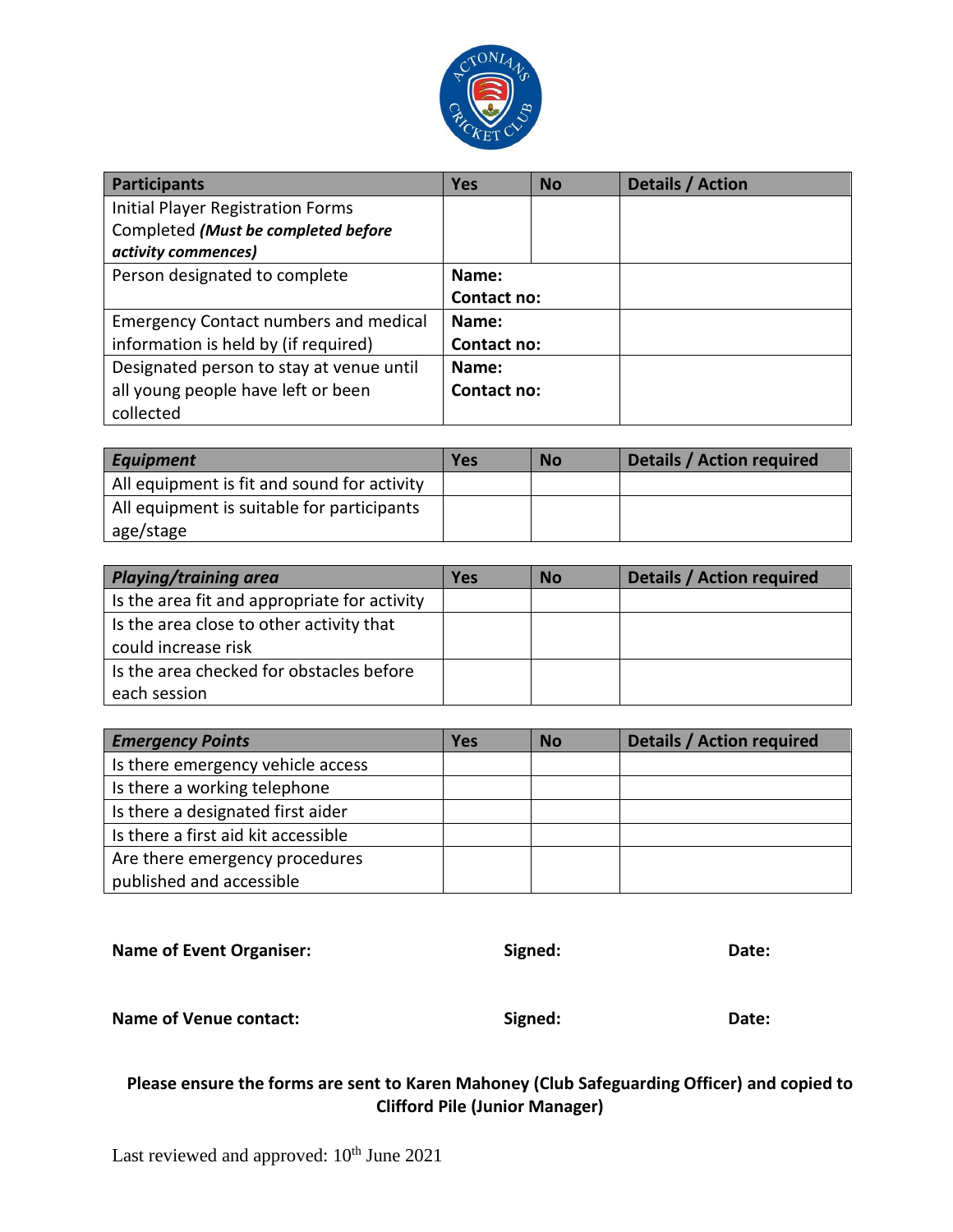

## *The attached risk assessment form (RA1) must be completed before the start of your activity.*

## **What is the Risk Matrix?**

The risk matrix allows you to calculate against the potential SEVERITY of HAZARDS and the LIKELIHOOD of an accident/incident occurring.

## **What is a Hazard?**

A hazard is described as a **potential source of danger**. Some of the following are examples

- Condition of playing surface e.g. wet, cracked ground etc
- Equipment being used i.e. Bat, ball
- Collision with others
- External Sources i.e. dogs, public
- Sunburn

### **What is meant by SEVERITY?**

Once the hazard has been identified i.e. Wet playing surface you will need to assess how serious the risk is. Severity for these purposes has been measured on a scale of  $1 = Nil$  and  $5 = Very$  High i.e. the wet surface presents a very high risk of player injury.

#### **What do we mean by LIKELIHOOD?**

This refers to how high the probability is of players encountering the **potential source of danger.** Likelihood for these purposes has been measure on a scale of  $1 -$  Not Likely to  $5 -$  Very Likely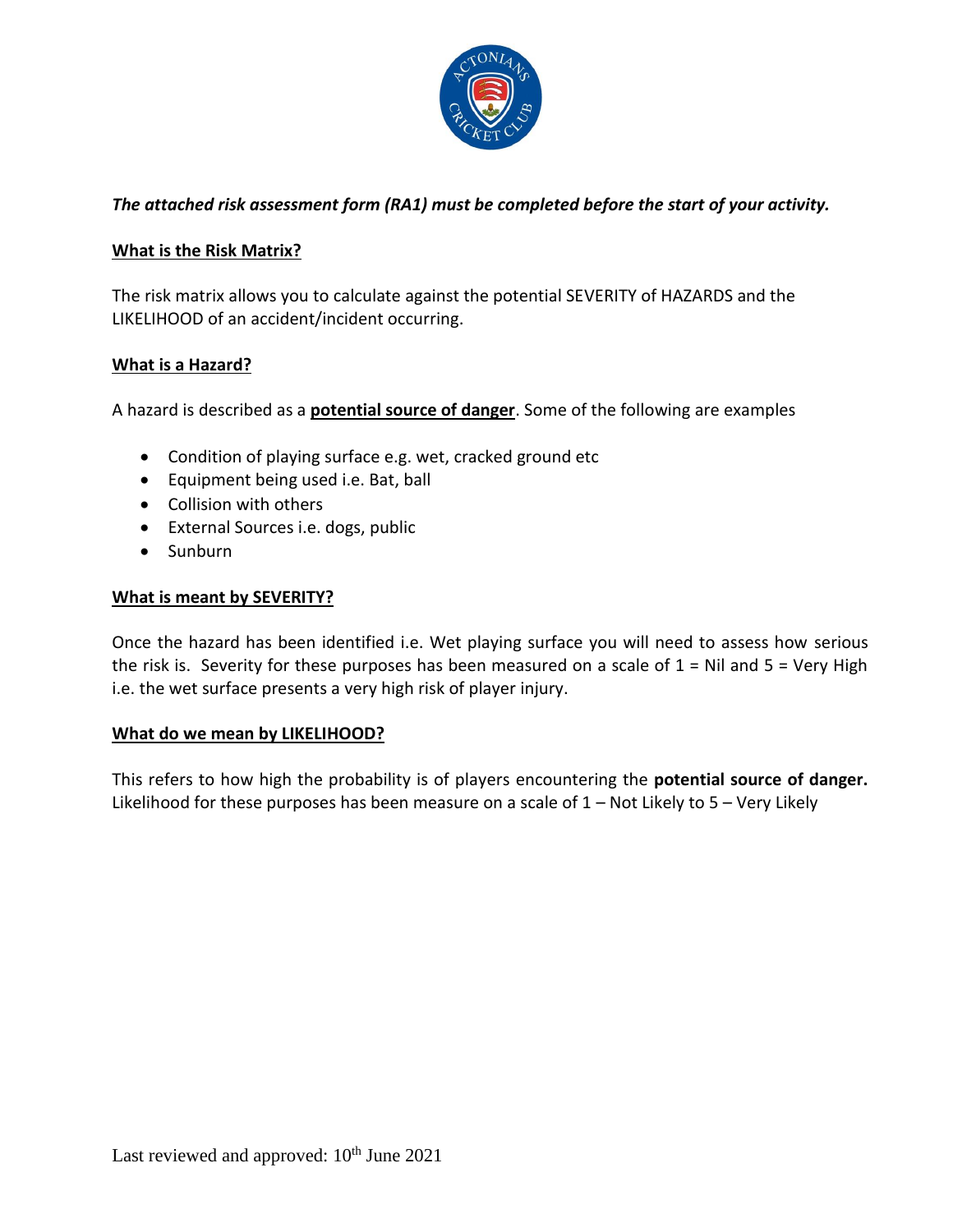

### **Risk Assessment Matrix Guidelines**

## **How to use the Risk Matrix**

Risk Assessment Form RA1 clearly shows the areas that you must assess your activity by. It is important that you use the following keys and tables to assist you with your assessment.

|                   | <b>LIKELIHOOD</b> |    |    |    |    |   |
|-------------------|-------------------|----|----|----|----|---|
|                   |                   | 5. |    | 3  | 2  |   |
| H<br>A            | 5                 | 25 | 20 | 15 | 10 |   |
| z                 | 4                 | 20 | 16 | 12 | 8  |   |
| A<br>$\mathsf{R}$ | З                 | 15 | 12 | q  | 6  | э |
| D                 | $\mathbf{z}$      | 10 | 8  | 6  |    |   |
|                   |                   |    |    | ς  |    |   |

## **SEVERITY x LIKELIHOOD = RISK**

| <b>Risk</b> | High  | <b>Moderate</b> | Low     |
|-------------|-------|-----------------|---------|
|             | 16-25 | $6 - 15$        | $1 - 5$ |

## **Severity (Hazard) / Likelihood Calculation Table**

| Severity  | Likelihood            |
|-----------|-----------------------|
| Nil       | Not Likely            |
| Slight    | Possible              |
| Moderate  | <b>Quite Possible</b> |
| High      | Likely                |
| Very High | Very Likely           |